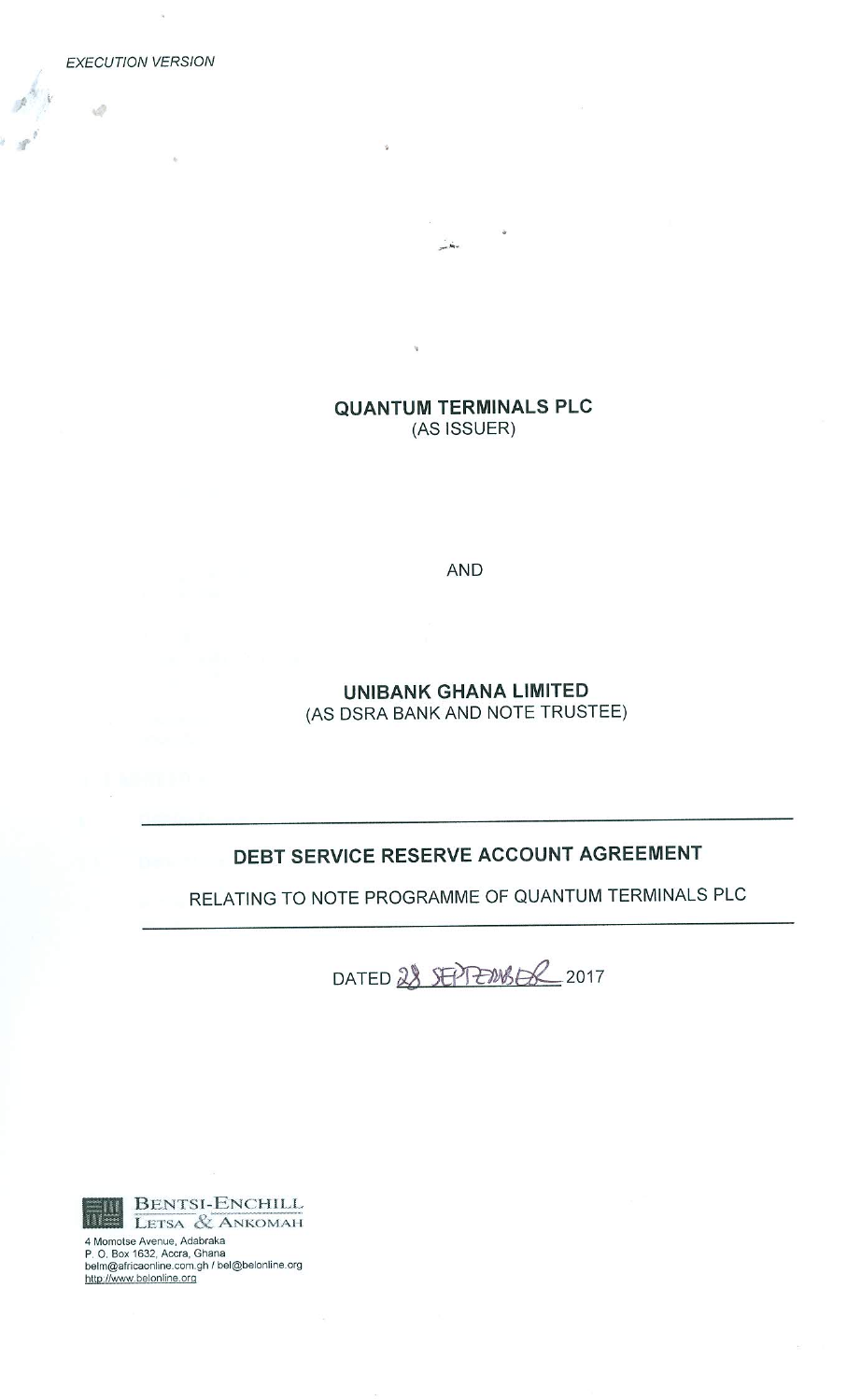# **TABLE OF CONTENTS**

| 1 <sub>1</sub>   |  |  |  |  |
|------------------|--|--|--|--|
| 2.               |  |  |  |  |
| 3.               |  |  |  |  |
| $\overline{4}$ . |  |  |  |  |
| 5.               |  |  |  |  |
| 6.               |  |  |  |  |
| 7 <sub>1</sub>   |  |  |  |  |
| 8.               |  |  |  |  |
| 9.               |  |  |  |  |
| 10.              |  |  |  |  |
| 11.              |  |  |  |  |
|                  |  |  |  |  |
|                  |  |  |  |  |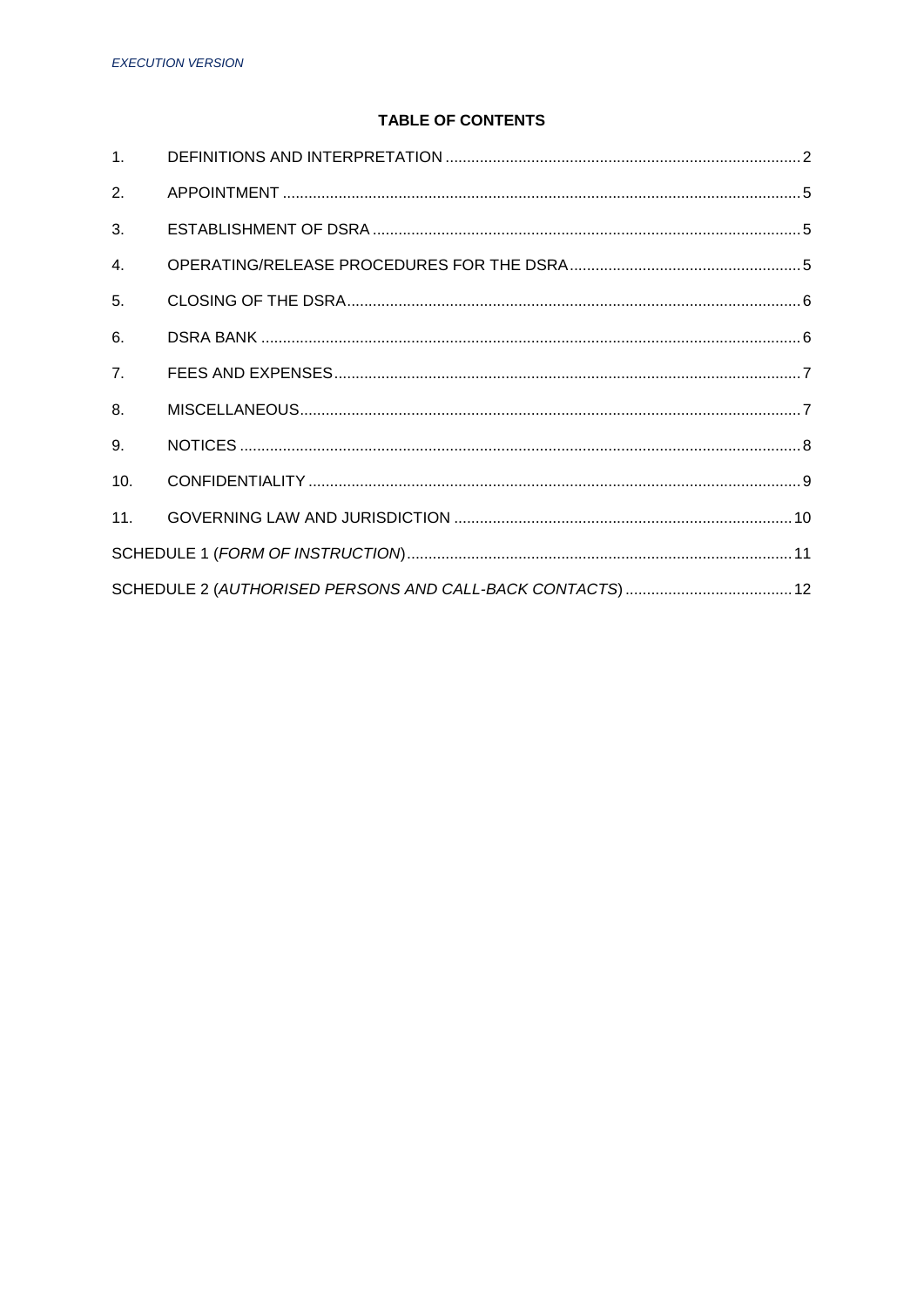$78A1233$ 25

THIS DEBT SERVICE RESERVE ACCOUNT AGREEMENT (the "Agreement") is made this 28 May of *<u>Lotember</u>* 2017

### **BETWEEN**

**QUANTUM TERMINALS PLC**, a public limited liability company incorporated under the laws  $(1)$ of Ghana with registration number PL000372016 and whose registered office is at H/No. E17/9 Ablade, Kanda, Accra (the "Issuer"); \_\_\_\_\_\_\_

#### **AND**

UNIBANK GHANA LIMITED, a private limited liability company incorporated under the laws of  $(2)$ Ghana with registration number CS032392016 and whose registered office is on the 13th Floor of the World Trade Centre Building, Accra, Ghana (the "DSRA Bank" and the "Note Trustee").

#### **WHEREAS:**

- The Issuer wishes to establish a note programme to raise GHS 140,000,000 (the "Note Α. Programme") for the purpose of refinancing its existing indebtedness towards Standard Chartered Bank and Standard Chartered Bank Ghana Limited and funding its general corporate purposes on the terms and conditions set out in the Prospectus (as defined below).
- The Issuer intends to apply for listing of the notes to be issued under the Notes Programme **B.** (the "Notes") on the Ghana Fixed Income Market (the "GFIM").
- By resolutions dated September 20, 2016, the board of directors and the shareholders, C. respectively, of the Issuer have approved the establishment of the Note Programme and the listing of the Notes on the GFIM.
- The Issuer has requested the DSRA Bank to open and operate a DSRA (as defined below) in D. accordance with the terms of this Agreement.

#### IT IS AGREED as follows:

#### DEFINITIONS AND INTERPRETATION  $1.$

#### $1.1$ **Definitions**

In this Agreement, unless the context otherwise requires, the following terms shall have the following meanings:

- Agreement Date means the date of this Agreement;  $1.1.1$
- Applicable Law means, with respect to a Party on a given date, any constitution,  $1.1.2$ statute, law, rule, regulation, ordinance, judgment, order, decree, consent of a Competent Authority, or any published directive, guideline, requirement or other governmental restriction that has the force of law, or any determination by, or interpretation of any of the foregoing by, any judicial authority, that is or becomes binding on such Party;
- Authorised Investment means any investment in Government of Ghana treasury bills,  $1.1.3$ any debt instrument issued by the Bank of Ghana or any money market funds which have maturity dates not exceeding 6 months and are capable of being realised before their maturity date;
- Authorised Person means a person named in Part 1 of Schedule 2 (Authorised  $1.1.4$ Persons) who is authorised by the Issuer to act on its behalf in the giving of Instructions under this Agreement;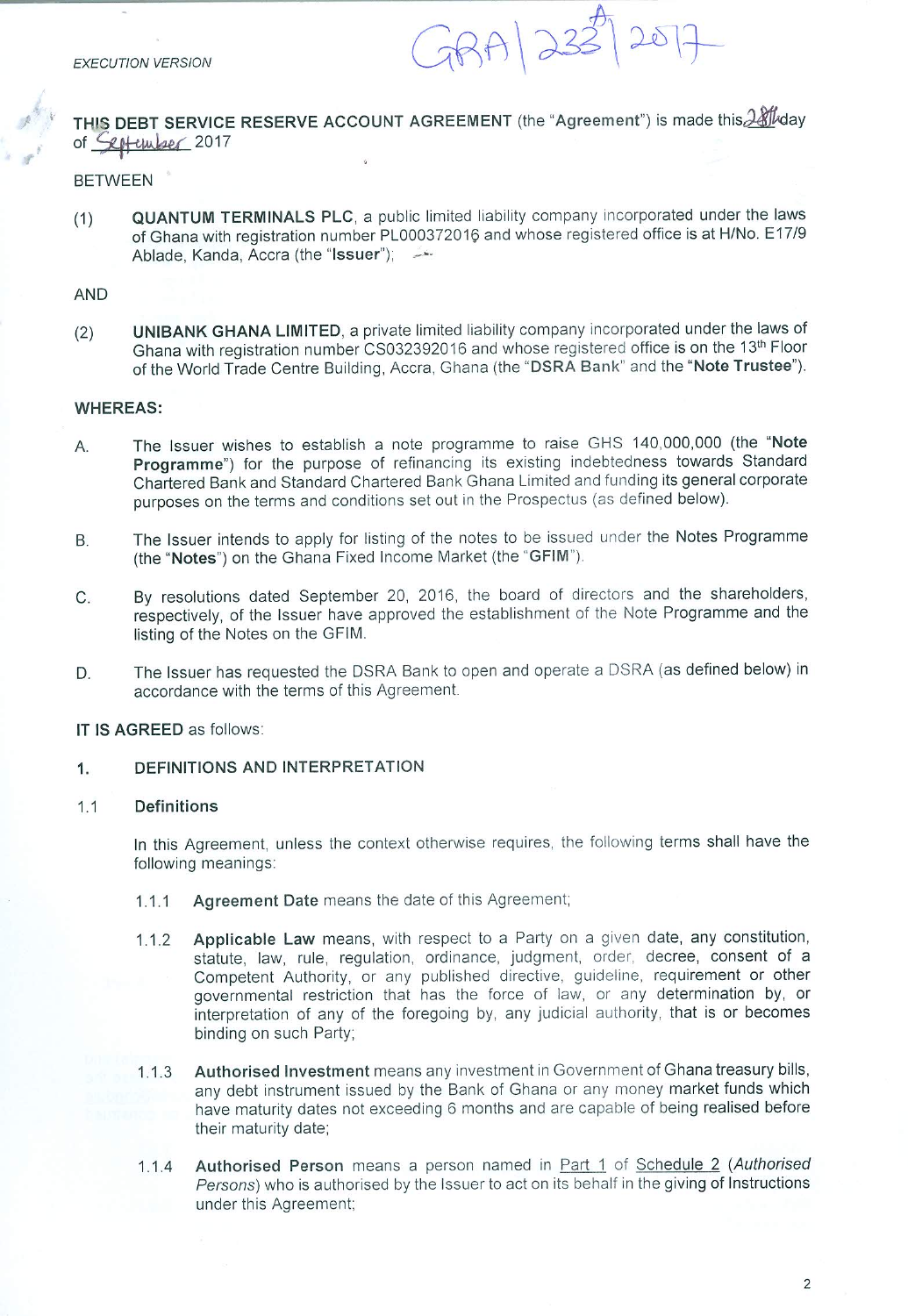- 1.1.5 **Business Day** means any day (other than a Saturday, Sunday or official public holiday) on which banking institutions are generally open for the conduct of business in Ghana;
- 1.1.6 **Call-back Contact** means a person named in Part 2 of Schedule 2 (*Call-back Contacts*);
- 1.1.7 **Competent Authority** means any national, city, town, municipal or other local governmental department, commission, board, bureau, agency, authority or instrumentality of a jurisdiction applicable to the relevant Party or its operations, as applicable, or any political subdivision thereof, and any person exercising executive, legislative, judicial, regulatory or central bank (or any person that exercises the functions of the central bank) or administrative functions of, or pertaining to, any of the foregoing entities, having jurisdiction over the relevant Party;
- 1.1.8 **DSRA** means the GHS-denominated debt service reserve account opened by the DSRA Bank in the name of the Issuer;
- 1.1.9 **DSRA Amount** means all or any of the funds deposited, from time to time, to the credit of the DSRA;
- 1.1.10 **Escrow Bank** means Standard Chartered Bank Ghana Limited, which is acting as the escrow bank in relation to the Note Programme;
- 1.1.11 **Force Majeure Event** means any event, including but not limited to:
	- (a) an act of God, fire, epidemic, explosion, floods, earthquakes, typhoons;
	- (b) riot, civil commotion or unrest, insurrection, terrorism, war, strikes or lockouts;
	- (c) nationalisation, expropriation, or other related governmental actions;
	- (d) any adverse changes in the Applicable Law;
	- (e) market conditions affecting the execution or settlement of transactions;
	- (f) any breakdown, failure or malfunction of any telecommunications, computer services or systems; or
	- (g) other cause beyond the control of any Party which restricts or prohibits the performance of the obligations of such Party contemplated by this Agreement;
- 1.1.12 **Ghana** means the Republic of Ghana;
- 1.1.13 **GHS** means the lawful currency of Ghana;
- 1.1.14 **Income** means any interest or other income arising from an Authorised Investment;
- 1.1.15 **Instalment Amount** has the meaning ascribed to it in the Prospectus;
- 1.1.16 **Instruction** means any instructions in writing signed by the Authorised Person(s) and delivered to the DSRA Bank and which instructs or directs the DSRA to release the DSRA Amount in such portions as set forth therein (and in the form set out in Schedule 1 (*Form of Payment Instruction*) and "**Instruct**" and "**Instructed**" shall be construed accordingly;
- 1.1.17 **Interest** has the meaning ascribed to it in the Prospectus;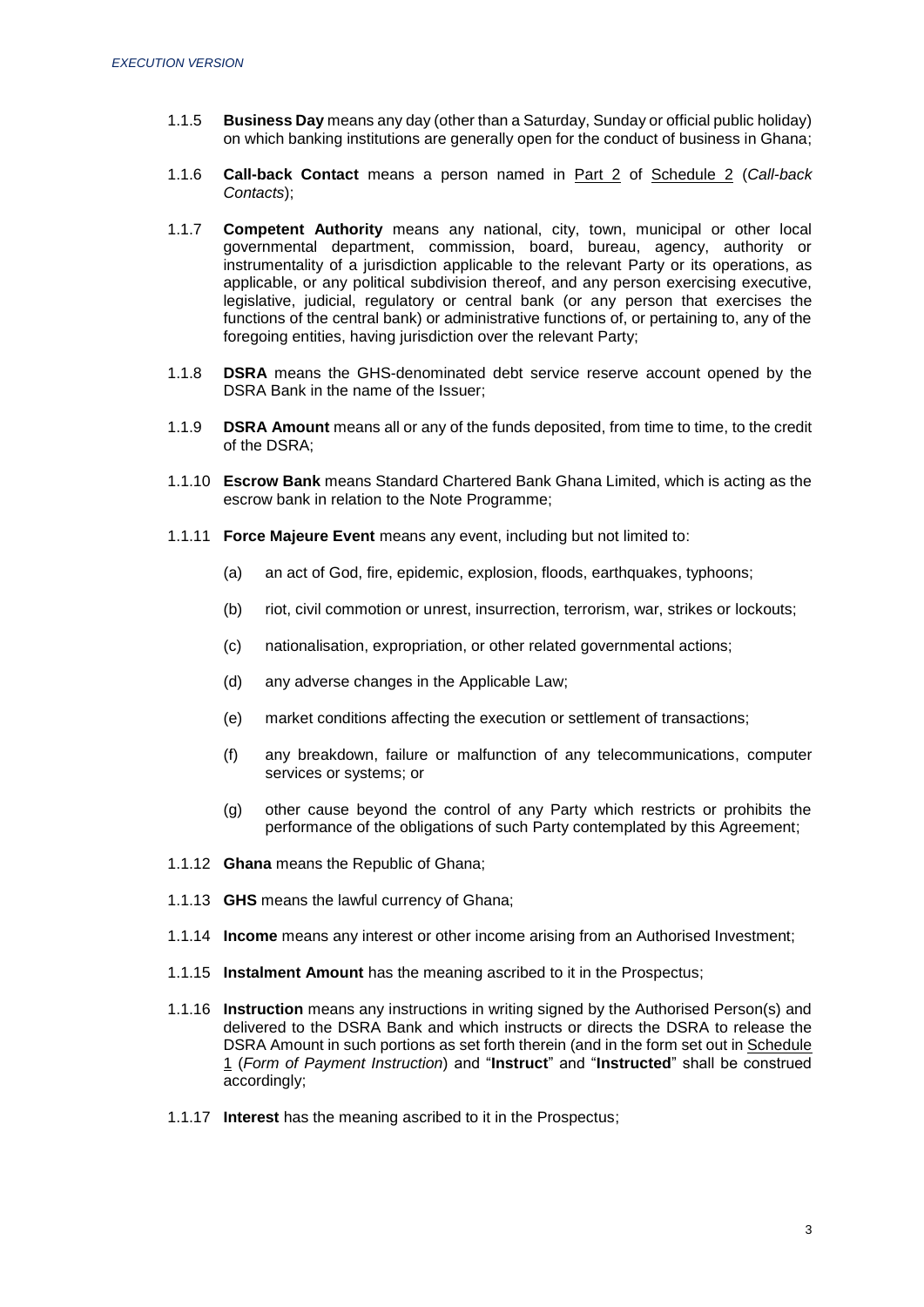- 1.1.18 **Investment Proceeds** means, in relation to any Authorised Investment but excluding any Income, (a) any proceeds payable following any disposal or realisation thereof, (b) any sum payable on the maturity thereof, and (c) any other benefit derived therefrom;
- 1.1.19 **Note Trustee** means the DSRA Bank, which is acting as the note trustee in relation to the Note Programme;
- 1.1.20 **Parties** means the parties to this Agreement and **Party** shall be construed accordingly;
- 1.1.21 **Principal Amount** has the meaning ascribed to it in the Prospectus;
- 1.1.22 **Prospectus** means the prospectus prepared by the Issuer in connection with the Note Programme and dated on or about the date of this Agreement, as amended, modified or supplemented from time to time;
- 1.1.23 **Redemption Amount** has the meaning ascribed to it in the Prospectus;
- 1.1.24 **Required DSRA Balance** means the credit balance of the DSRA in an amount equal to, or in excess of, the amount of the next due payment (amounting to the equivalent of 6 months' payment) of the Instalment Amount under any outstanding Notes or as indicated in an Applicable Pricing Supplement;
- 1.1.25 **Series** has the meaning ascribed to it in the Prospectus;
- 1.1.26 **Termination Date** means the date (being a Business Day) on which the Note Trustee determines that there are no outstanding Notes under the Programme; and
- 1.1.27 **Tranche** has the meaning ascribed to it in the Prospectus.

#### 1.2 **Interpretation**

In this Agreement, unless the context otherwise requires:

- 1.2.1 references to any Party or any other person shall be construed so as to include its successors in title, permitted assigns and permitted transferees;
- 1.2.2 the terms "**including**", "**include**", "**in particular**" or any similar expression shall be construed as illustrative and shall not limit the sense of the words preceding those terms and general words introduced by the term "**other**" or any similar term, shall not be given a restrictive meaning by reason of the fact that they are preceded or followed by words indicating a particular class or acts, matters or things;
- 1.2.3 references to "**assets**" includes present and future properties, revenues and rights of every description;
- 1.2.4 the expressions "**hereunder**", "**hereto**", "**herein**", "**hereof**", and similar expressions relate to this entire Agreement and not to any particular provision thereof;
- 1.2.5 words importing any gender shall include any of the other genders, and words importing the singular shall include the plural, and *vice versa*;
- 1.2.6 the headings of clauses, schedules and paragraphs in this Agreement have been inserted for convenience only and shall not be taken into account in its interpretation;
- 1.2.7 any obligation in this Agreement on a Party not to do something includes an obligation not to agree or allow that thing to be done; and
- 1.2.8 in the interpretation of this Agreement, the *contra proferentem* rule of construction shall not apply (this Agreement being the product of negotiations between the Parties), nor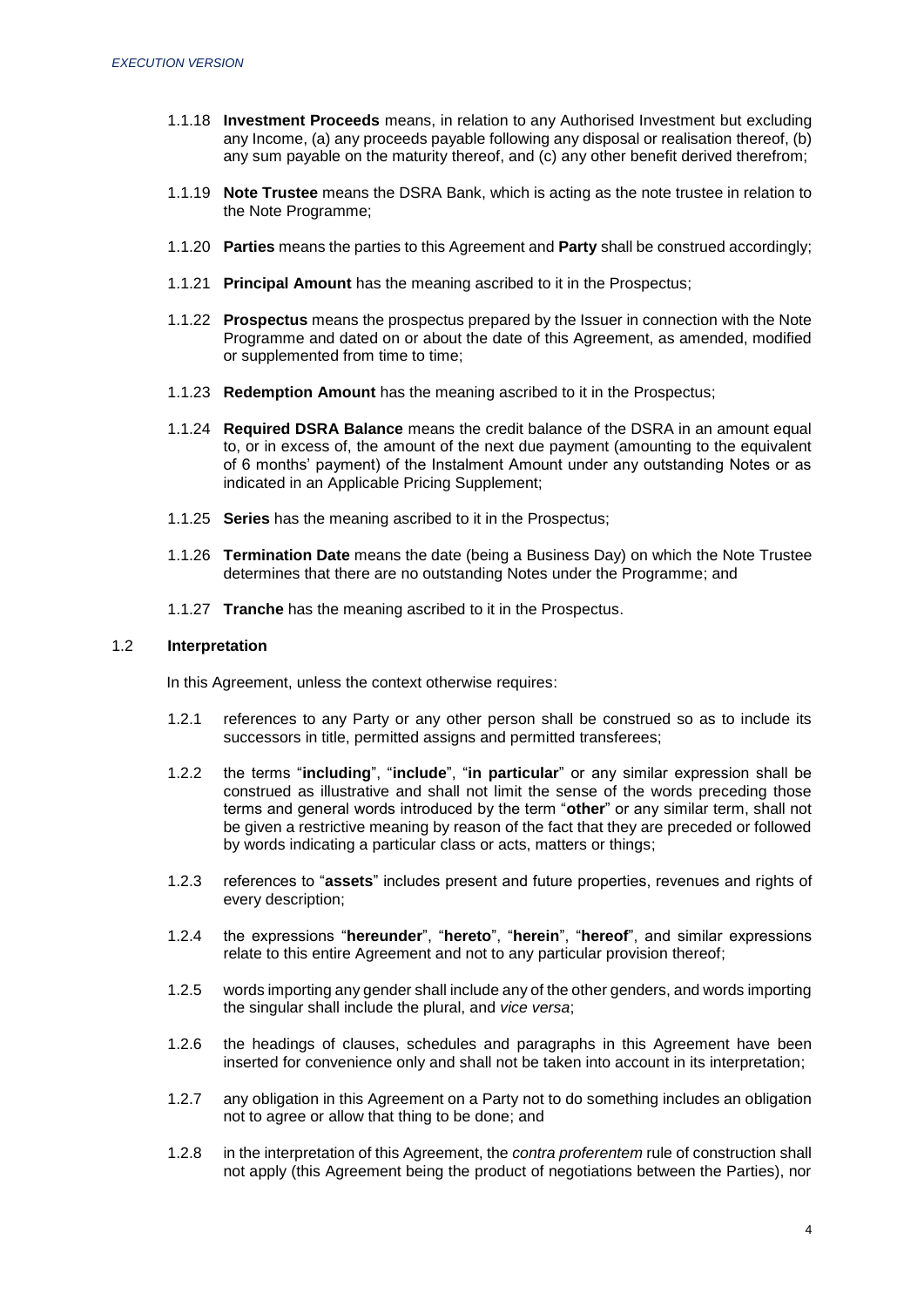shall this Agreement be construed in favour of or against either Party by reason of the extent to which either Party or its professional advisers participated in the preparation of this Agreement.

#### <span id="page-5-0"></span>**2. APPOINTMENT**

The Issuer hereby designates and appoints the DSRA Bank as its account bank in relation to the DSRA and the DSRA Bank hereby accepts such designation and appointment in accordance with the terms of this Agreement. This appointment takes effect from the Agreement Date until the Termination Date.

#### <span id="page-5-1"></span>**3. ESTABLISHMENT OF DSRA**

- 3.1 The DSRA Bank confirms that it has opened the DSRA.
- 3.2 The DSRA Bank holds all money forming part of the DSRA Amount as banker and not as trustee.
- 3.3 The Issuer undertakes that any Instructions it gives in connection with this Agreement will be given only in accordance with the terms of this Agreement.

#### <span id="page-5-2"></span>**4. OPERATING/RELEASE PROCEDURES FOR THE DSRA**

For as long as any of the Notes remain outstanding, the DSRA shall be operated as follows:

- (a) on and from the date of receipt of the proceeds of the first Series or Tranche from the Escrow Bank, the Issuer shall ensure that the amount standing to the credit of the DSRA is not less than the Required DSRA Balance;
- (b) the Issuer shall (if any moneys standing to the credit of the DSRA are applied in satisfaction of any outstanding amounts under the Notes) promptly and, in any event within 20 Business Days of notification from the DSRA Bank, ensure that the Required DSRA Balance is restored;
- (c) unless otherwise agreed in writing by the Note Trustee, the Issuer may withdraw amounts from the DSRA only for the purpose of (and with the written consent of the Note Trustee) paying Interest, Principal Amount, Redemption Amount or stamp duty on any document relating to the Note Programme;
- (d) the DSRA Amount shall bear interest at the rate agreed between the Issuer and the DSRA Bank from time to time. All interest accruing on the DSRA Amount shall be added to, and form part of, the DSRA Amount;
- (e) the DSRA Bank shall invest any amount standing to the credit of the DSRA in an Authorised Investment subject to the following:
	- (i) all Authorised Investments must be made in the name of (and on behalf of) the Issuer by the DSRA Bank on terms no less favourable than the terms on which any investments of a similar amount are made for other customers of the DSRA Bank;
	- (ii) the maximum maturity of an Authorised Investment shall be 6 months;
	- (iii) all Income and Investment Proceeds in relation to the Authorised Investment shall be added to, and form part of, the DSRA Amount;
	- (iv) unless the context otherwise requires, the balance standing to the credit of the DSRA shall include the value of any Authorised Investments in which all or part of that balance is for the time being invested; and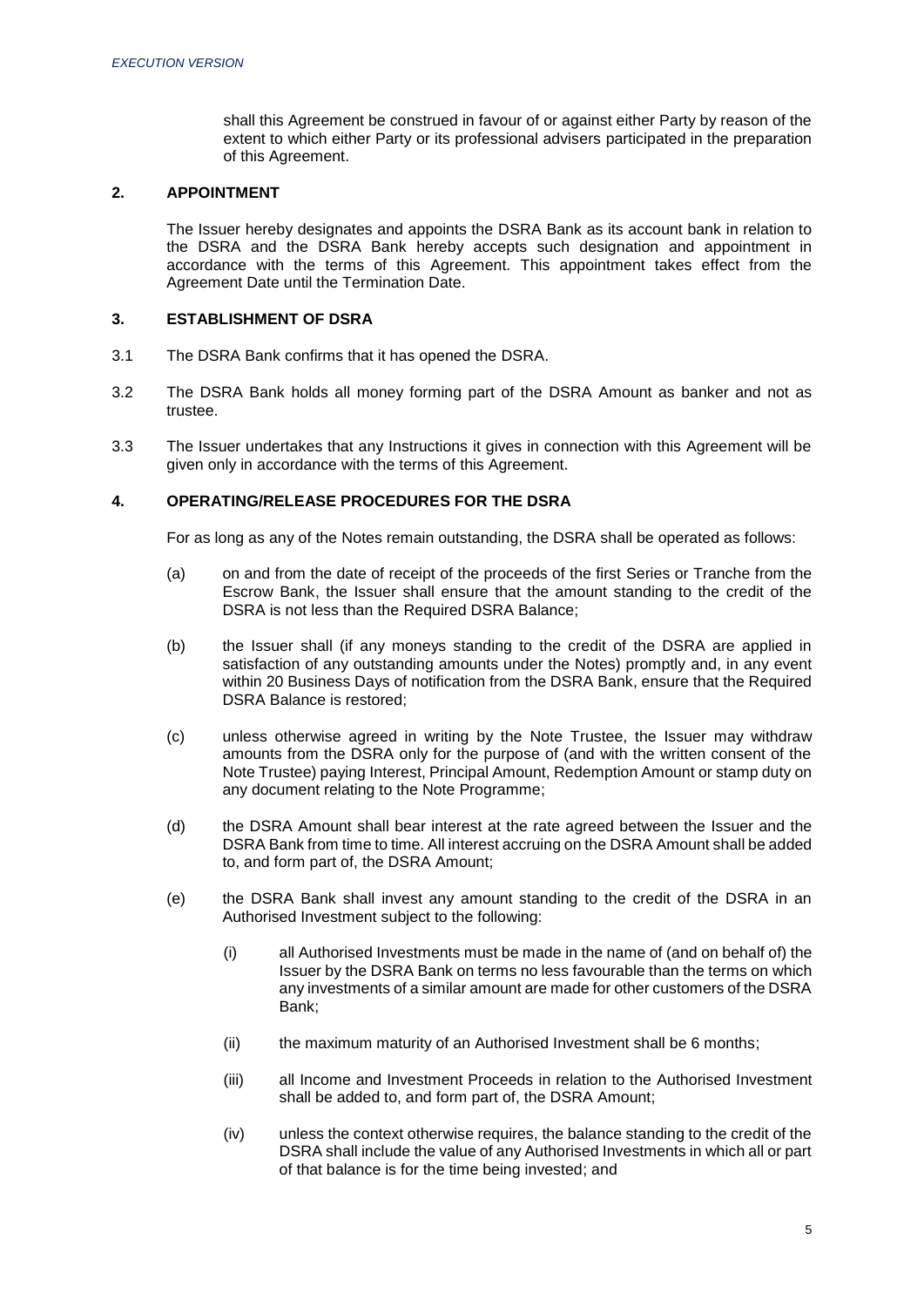- (v) if the cash balance standing to the credit of the DSRA is insufficient to make a payment due under the Notes from the DSRA, the Issuer may Instruct the DSRA Bank to sell or otherwise realise any Authorised Investment made from the DSRA; and
- (f) the DSRA Bank shall release the DSRA Amount or any portion thereof to the Issuer or any other person in accordance with the terms of an Instruction.

## <span id="page-6-0"></span>**5. CLOSING OF THE DSRA**

Unless otherwise agreed between the Issuer and the DSRA Bank, on the Termination Date, the DSRA will automatically be closed and the DSRA Bank shall transfer any DSRA Amount to the order of the Issuer.

#### <span id="page-6-1"></span>**6. DSRA BANK**

- 6.1 The Issuer hereby acknowledges that:
	- 6.1.1 this Agreement expressly sets forth all the duties of the DSRA Bank. No implied duties or obligations of the DSRA Bank shall be read into this Agreement or any Instruction, whether or not such agreement has been previously disclosed to the DSRA Bank;
	- 6.1.2 the DSRA Bank is under no duty to ensure that funds withdrawn from the DSRA are actually applied for the purpose for which they were withdrawn or that any Instruction is accurate;
	- 6.1.3 the DSRA Bank shall not be responsible for any loss or damage, or failure to comply or delay in complying with any duty or obligation, under or pursuant to this Agreement arising as a direct or indirect result of any Force Majeure Event or any event where, in the opinion of the DSRA Bank acting reasonably, performance of any duty or obligation under or pursuant to this Agreement would or may be illegal or would result in the DSRA Bank being in breach of any Applicable Law or judgment of any court;
	- 6.1.4 notwithstanding the foregoing, under no circumstances will the DSRA Bank be liable to the Issuer or any other person for any indirect, incidental or consequential loss or damage (being, *inter alia*, loss of business, goodwill, opportunity or profit) even if advised of such loss or damage;
	- 6.1.5 the DSRA Bank shall not be obliged to make any payment or otherwise to act on any Instruction notified to it under this Agreement if it is unable:
		- (a) to verify any signature pursuant to any request or Instruction against the specimen signature provided for the relevant Authorised Person; or
		- (b) to validate the authenticity of the request by telephoning a Call-back Contact who has not executed the relevant request or Instruction as an Authorised Person; and
	- 6.1.6 the DSRA Bank is authorised to rely conclusively upon any Instructions received by any means agreed hereunder or otherwise agreed by all Parties, *provided* that: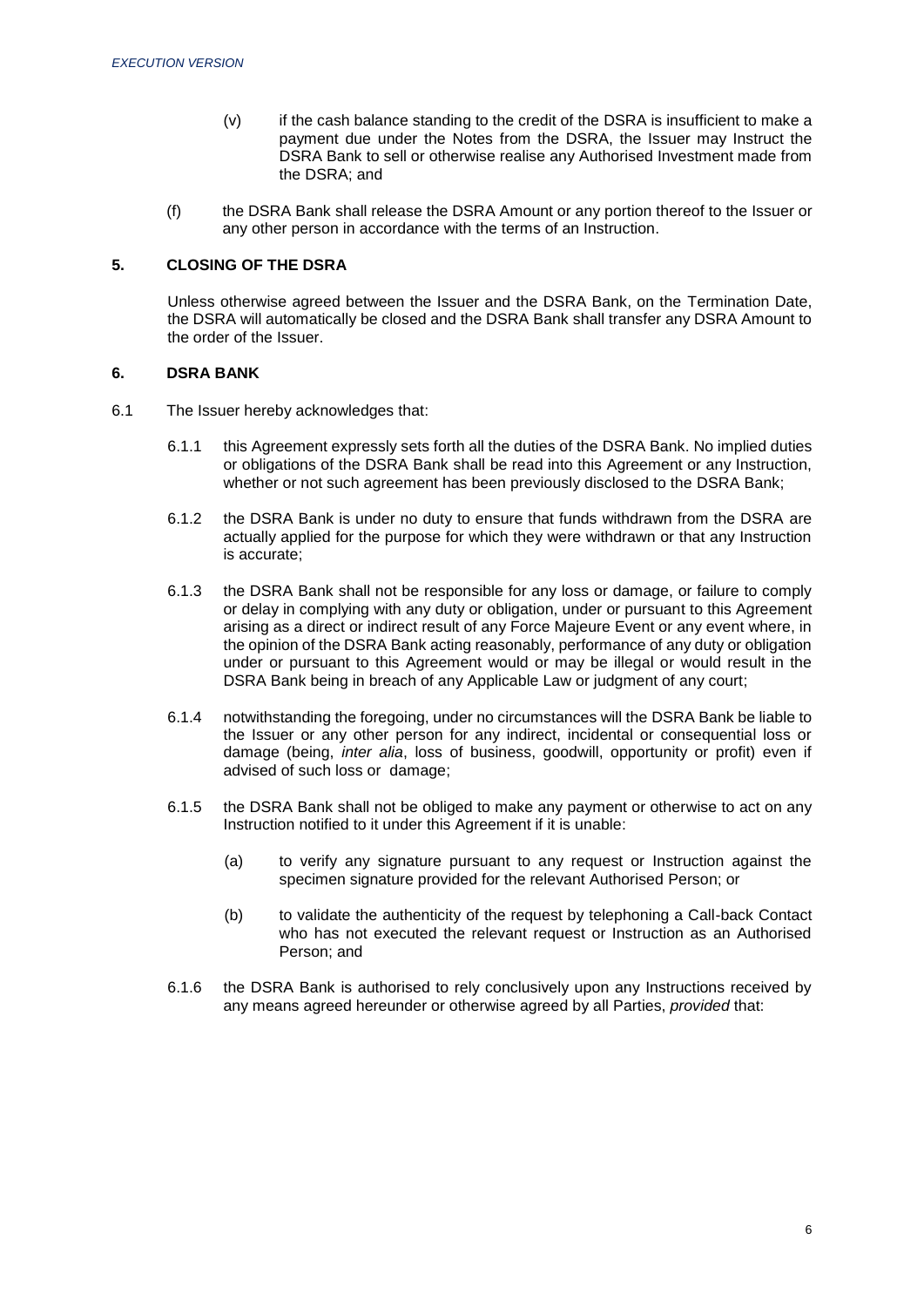- (a) the DSRA Bank may rely and act upon an Instruction if it believes it contains sufficient information to enable it to act and has emanated from the Authorised Person in which case, if it acts in good faith on such Instructions, such Instructions shall be binding on the Issuer and the DSRA Bank shall not be liable for doing so. The DSRA Bank is not responsible for errors or omissions made by the Issuer;
- (b) notwithstanding any other provision hereof, the DSRA Bank shall have the right to refuse to act on any Instruction where it reasonably doubts its contents, authorisation, origination or compliance with this Agreement and will promptly notify the Issuer of its decision;
- (c) if the Issuer informs the DSRA Bank that it wishes to recall, cancel or amend an Instruction, the DSRA Bank shall comply to the extent it is practicable to do so before the release or transfer of, or other dealing with, the DSRA Amount. Subject to Clause 6.1.6(b) above, any such recall, cancellation or amendment to the Instructions acted upon by the DSRA Bank shall be binding on the Issuer; and
- (d) all Instructions to the DSRA Bank shall be sent in accordance with Clause 9 (*Notices*).
- 6.2 The Issuer shall provide the list of Authorised Persons and Call-back Contacts as specified in Schedule 2 (*Authorised Persons and Call-back Contacts*). The Issuer undertakes to give the DSRA Bank not less than 3 Business Days' notice in writing in accordance with Clause 9 (*Notices*) of any amendment to their Authorised Persons or Call-back Contacts giving the details specified in the relevant part of Schedule 2 (*Authorised Persons and Call-back Contacts*). Any amendment of the Authorised Persons or Call-back Contacts takes effect upon the expiry of such notice period (or such shorter period as agreed by the DSRA Bank in its absolute discretion). The Issuer acknowledges and accepts the risks associated with any appointment of the same person(s) to act as their respective Authorised Person and Call-Back Contact. The Issuer further acknowledges and agrees that the DSRA Bank may rely upon the confirmations or responses of anyone purporting to be the Call-back Contact in answering the telephone call-back of the DSRA Bank and that the Issuer shall assume all risks and losses (if any) resulting from such confirmations or responses from their respective Authorised Person and Call-back Contacts.

## <span id="page-7-0"></span>**7. FEES AND EXPENSES**

- 7.1 The Issuer shall not be liable to pay any fees to the DSRA Bank for the performance of its role under this Agreement.
- 7.2 Notwithstanding Clause 7.1 above, the Issuer shall, on demand, indemnify and keep the DSRA Bank (and, without limitation, its directors, officers, agents and employees) indemnified and hold each of them harmless from and against any and all losses, liabilities, claims, debts, actions, damages, fees and expenses, (including fees and disbursements of professional advisers (including lawyers)), arising out of or in connection with this Agreement, including as a result of the DSRA Bank's appointment or the performance of its role under this Agreement, save as are caused by its own negligence, wilful default or fraud.

## **8. MISCELLANEOUS**

#### 8.1 **Assignment**

Neither Party shall assign or transfer its rights or obligations under this Agreement without the prior written consent of the other Party.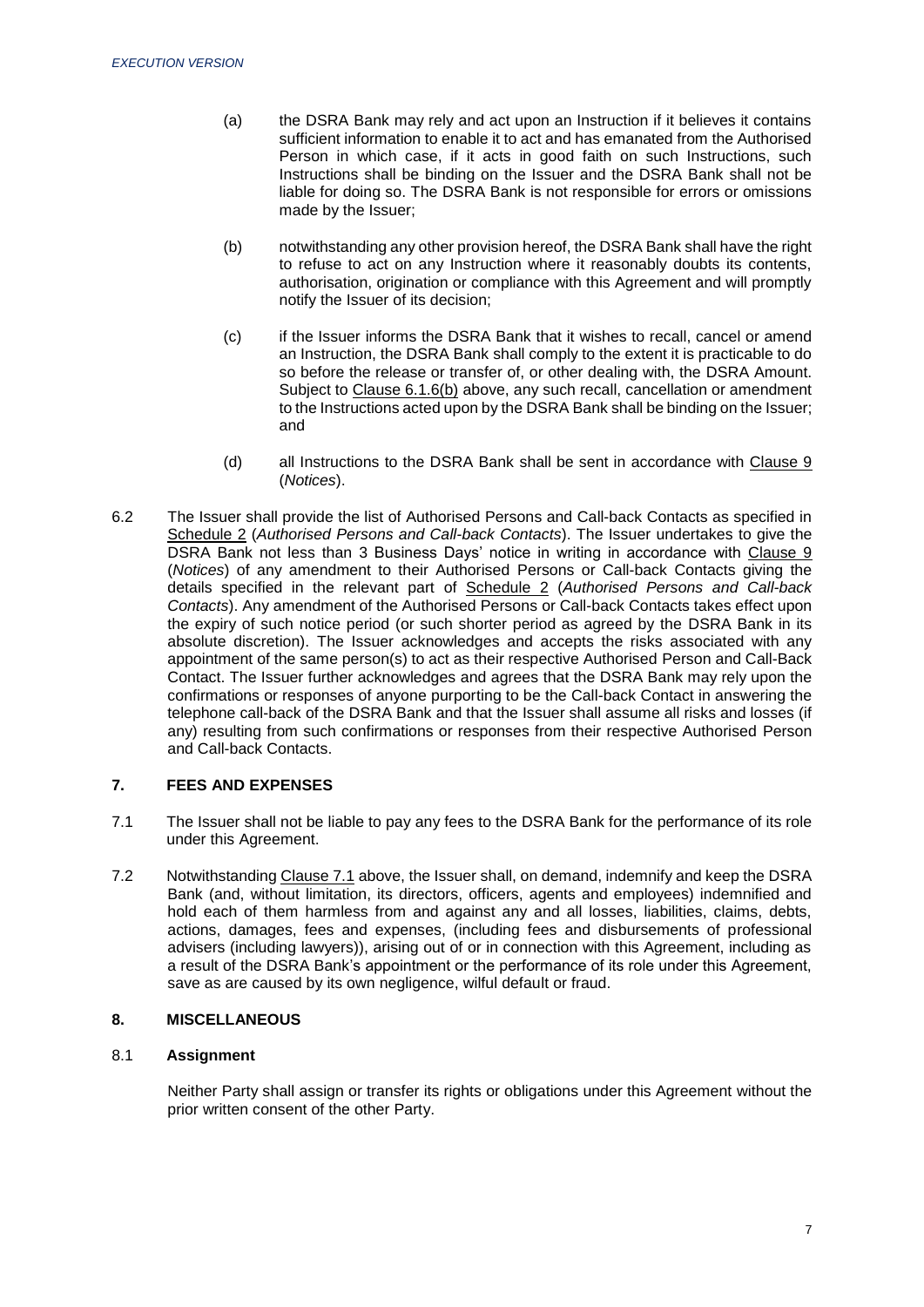## 8.2 **Entire Agreement**

The Parties confirm that this Agreement represents the entire understanding, and constitutes the whole agreement, in relation to its subject matter and supersedes any previous agreements, representations, negotiations or understandings, whether oral or writing.

#### 8.3 **Remedies for Breach**

Any remedy conferred on any Party for breach of this Agreement (including the breach of any warranty) shall be in addition and without prejudice to all other rights and remedies provided by Applicable Law and available to such Party.

#### 8.4 **Further Assurance**

- (a) Each Party shall, from time to time and at all times after the Agreement Date, execute all such deeds and documents and do all such things as the other Party may reasonably require for perfecting the transactions intended to be effected under or pursuant to this Agreement.
- (b) Each Party agrees that it shall, in the event that any changes or amendments are required by any Competent Authority to the terms of this Agreement, enter into discussions in good faith in respect of such requirements.

#### 8.5 **Variation**

No future variation of this Agreement shall be effective unless made in writing and signed by or on behalf of each of the Parties.

#### 8.6 **Severability**

- (a) If any provision of this Agreement is held to be invalid or unenforceable by any judicial or other Competent Authority, all other provisions of this Agreement shall remain in full force and effect and will not in any way be impaired.
- (b) If any provision of this Agreement is held to be invalid or unenforceable but would be valid and enforceable if some of the provision were deleted, the provision in question will apply with minimum modifications necessary to make it valid and enforceable.

#### 8.7 **Waiver**

No failure or delay to exercise any power, right or remedy by any of the Parties shall operate as a waiver of that right, power or remedy and no single or partial exercise by any of the Parties of any right, power or remedy shall preclude its further exercise or the exercise of any other right, power or remedy.

#### 8.8 **Counterparts**

This Agreement may be executed in any number of counterparts each of which, when so executed, shall be deemed to be an original of this Agreement and all of which taken together shall constitute one and the same instrument.

### <span id="page-8-0"></span>**9. NOTICES**

9.1 Any notice or other communication given or made under, or in connection with, the matters contemplated by this Agreement shall be in writing.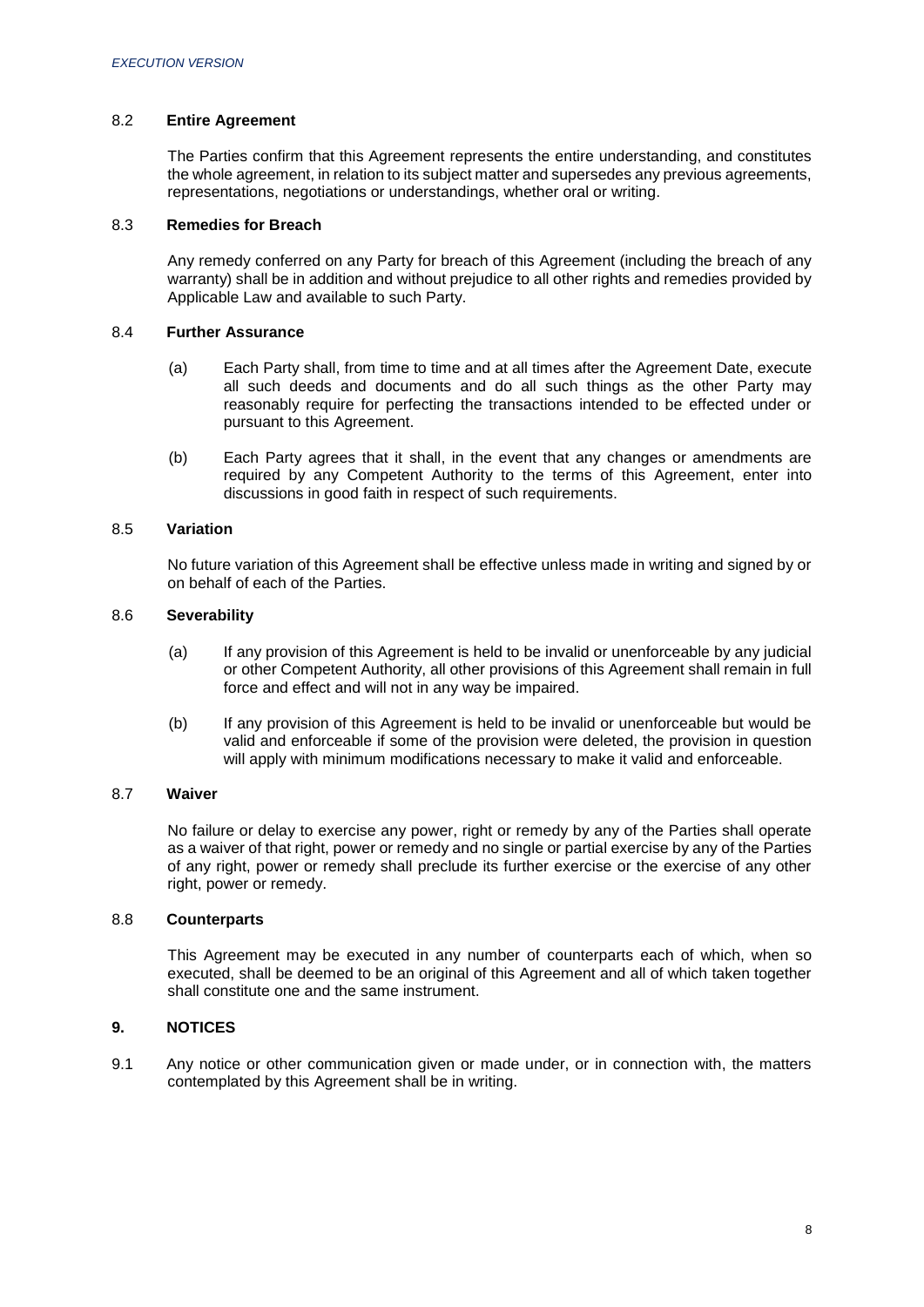- 9.2 Any such notice or other communication shall be addressed as provided in Clause 9.3 below and, if so addressed, shall be deemed to have been duly given or made as follows:
	- (a) if sent by post, 5 Business Days after the date of posting provided that proof is given that the notice was properly addressed and duly dispatched by post; and
	- (b) if sent by facsimile or email, when despatched, provided that in the case of facsimile, the sender receives proof of transmission,

provided that if, in accordance with the above provisions, any such notice or other communication would otherwise be deemed to be given or made outside normal working hours in the place of service of the notice or other communication it shall be deemed to be given or made at the start of normal working hours on the next Business Day.

9.3 The relevant postal address, facsimile number and email address of each Party for the purposes of this Agreement, subject to Clause 9.4 below are:

| The Issuer       | <b>Quantum Terminals Plc</b><br>H/No. E17/9 Ablade, Kanda<br>Accra, Ghana<br>Email:<br>notes@quantumterminals.com                                                  |  |  |
|------------------|--------------------------------------------------------------------------------------------------------------------------------------------------------------------|--|--|
|                  | Attention: Emmanuel Egyei-Mensah                                                                                                                                   |  |  |
| <b>DSRA Bank</b> | UniBank Ghana Limited<br>13th Floor, World Trade Centre Building<br>Accra, Ghana<br>Email:<br>custodianservices@unibankghana.com<br>Attention: Frederick Kwasi Dah |  |  |

- 9.4 A Party may notify each other Party of a change to its notice details for the purposes of Clause 9.3 provided that such notification shall only be effective on:
	- (a) the date specified in the notification as the date on which the change is to take place; or
	- (b) if no date is specified or the date specified is less than 5 Business Days after the date on which notice is given, the date falling 10 Business Days after notice of any such change has been given.

## <span id="page-9-0"></span>**10. CONFIDENTIALITY**

- 10.1 Each Party undertakes that it shall not use, or divulge or communicate to any third party, any information, document or knowledge concerning a Party and the terms of this Agreement which they have received by virtue of this Agreement and which was not previously available to them or is not in the public domain (or which is in the public domain but through a breach of any provision of this Agreement) (the "**Confidential Information**"), without the written consent of the Party to whom the Confidential Information pertains.
- 10.2 For the avoidance of doubt, this Clause 10 shall not apply to:
	- 10.2.1 any disclosure of Confidential Information that is required, and to the extent required, by Applicable Law, a Competent Authority or for the enforcement of rights under this Agreement;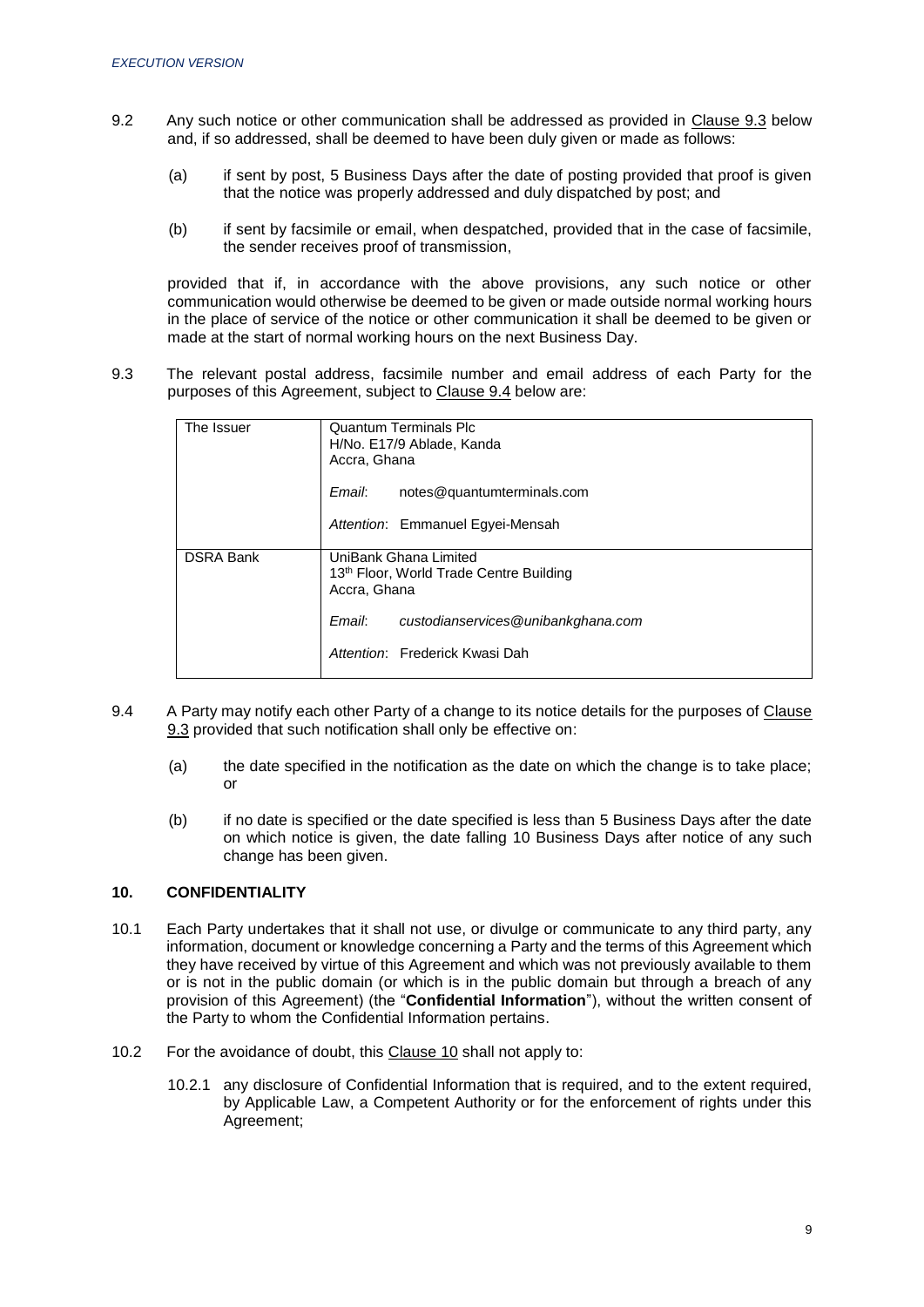- 10.2.2 any disclosure of Confidential Information that is required for the filing of any tax returns, statements or other similar documents by a Party (or such Party's beneficial owners) with a Competent Authority;
- 10.2.3 any disclosure of Confidential Information to employees, professional advisers, auditors and bankers as is reasonably required in connection with the terms of this Agreement, provided that the relevant Party shall procure that such employees, professional advisers, auditors and bankers comply with the terms of this Clause 10 or
- 10.2.4 any disclosure of Confidential Information which was already in the public domain other than by breach of this Agreement or which was previously known or already in the lawful possession of any of the Parties, prior to the disclosure.
- 10.3 In the event that this Agreement terminates (for any reason) and the transactions contemplated hereunder are not implemented, the receiving Party of any Confidential Information shall, on written demand of the disclosing Party, immediately destroy the Confidential Information (to the extent possible) of the disclosing Party in its possession, together with any copies thereof, and shall confirm compliance with this Clause 10.3 to such disclosing Party. The receiving Party is not required, however, to alter its normal record retention policies or to expunge from its records internally generated files, back-up drives or similar electronic media, references, notes, analyses or memoranda related to this Agreement, *provided that* the receiving Party retains such files, media, references, notes, analyses or memoranda, subject to the terms of this Agreement. Furthermore, the receiving Party is not required to return, delete or destroy due diligence reports or legal opinions prepared for the recipient, or any internal working paper related to the foregoing documents. Notwithstanding the return or destruction of the Confidential Information, the receiving Party and its representatives shall continue to be bound by their obligations hereunder.

### <span id="page-10-0"></span>**11. GOVERNING LAW AND JURISDICTION**

#### 11.1 **Governing law**

This Agreement shall be governed by and construed in accordance with the laws of the Republic of Ghana.

### 11.2 **Jurisdiction**

The Parties agree that the courts of Ghana shall have exclusive jurisdiction to hear and determine any suit, action or proceedings, and to settle any disputes, which may arise out of or in connection with this Agreement.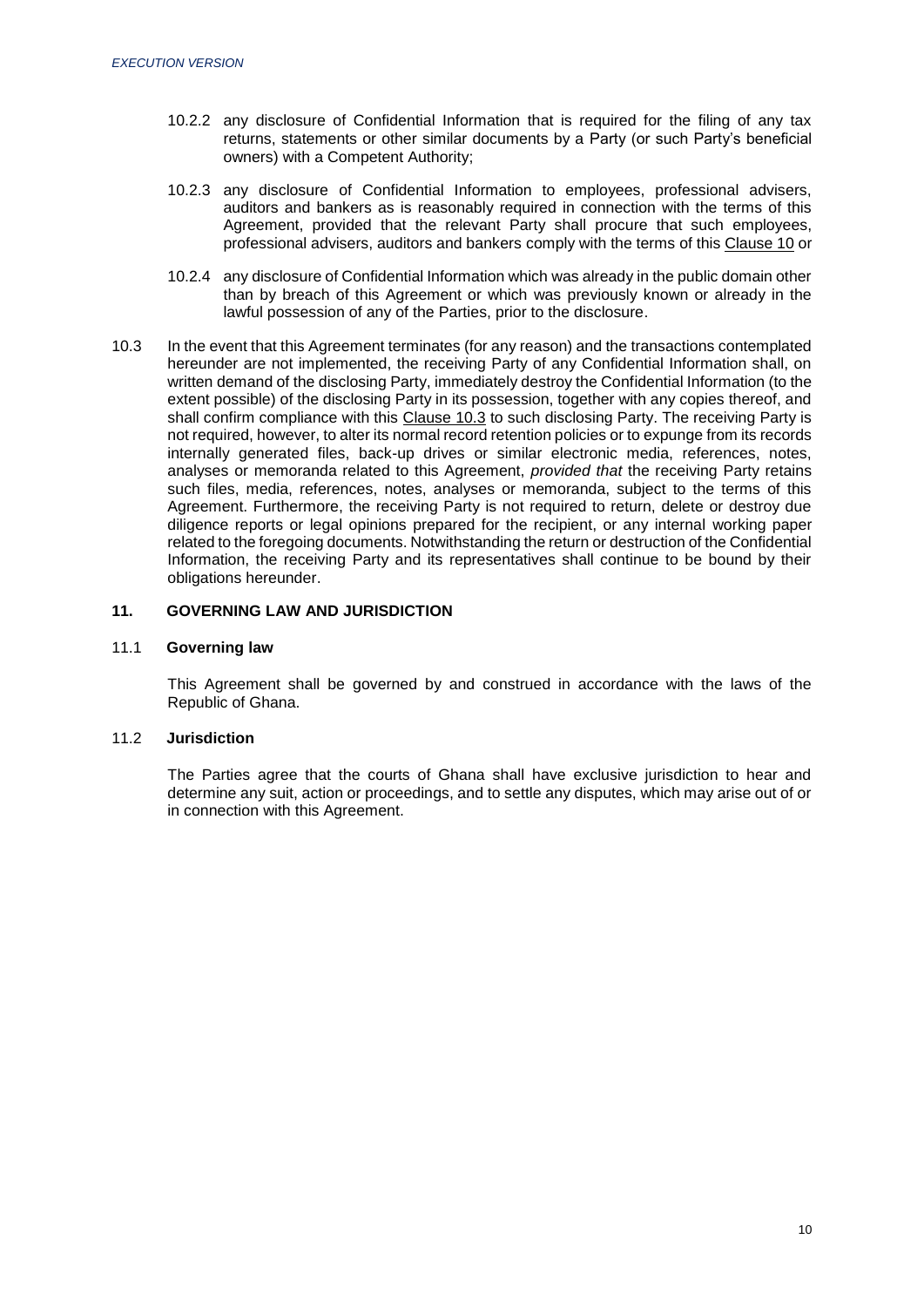## SCHEDULE 1

### **FORM OF INSTRUCTION**

#### <span id="page-11-1"></span><span id="page-11-0"></span>**UniBank Ghana Limited**

13<sup>th</sup> Floor, World Trade Centre Building Accra, Ghana

**For the attention of: [●]**

**[***DATE***]**

Dear Sirs,

#### **Re: Instruction**

We refer to the debt service reserve account agreement dated [●] between Quantum Terminals Plc and UniBank Ghana Limited (as the DSRA Bank therein) (the "**DSRA Agreement**").

Words and expressions used in this Instruction shall have the same meanings as in the DSRA Agreement.

[This Instruction is being provided to you in accordance with Clause 4(c) of the DSRA Agreement. You are instructed to pay the following amount[s] from the DSRA to the account[s] specified below:

[Account Name] [Account Number]<br>**Amount:** [in **Amount: [***in words***]** Currency: [Payment date]]

[This Instruction is being provided to you in accordance with Clause 4(e)(v) of the DSRA Agreement. You are instructed to sell or realise [all/or a portion] of the Authorised Investment equivalent to GHS [ $\bullet$ ] and transfer the proceeds into the DSRA.]

This Instruction and any non-contractual obligation arising out of or in connection with it shall be construed in accordance with and governed by Ghanaian law.

# **Quantum Terminals Plc**

**By:**

(Authorised Person)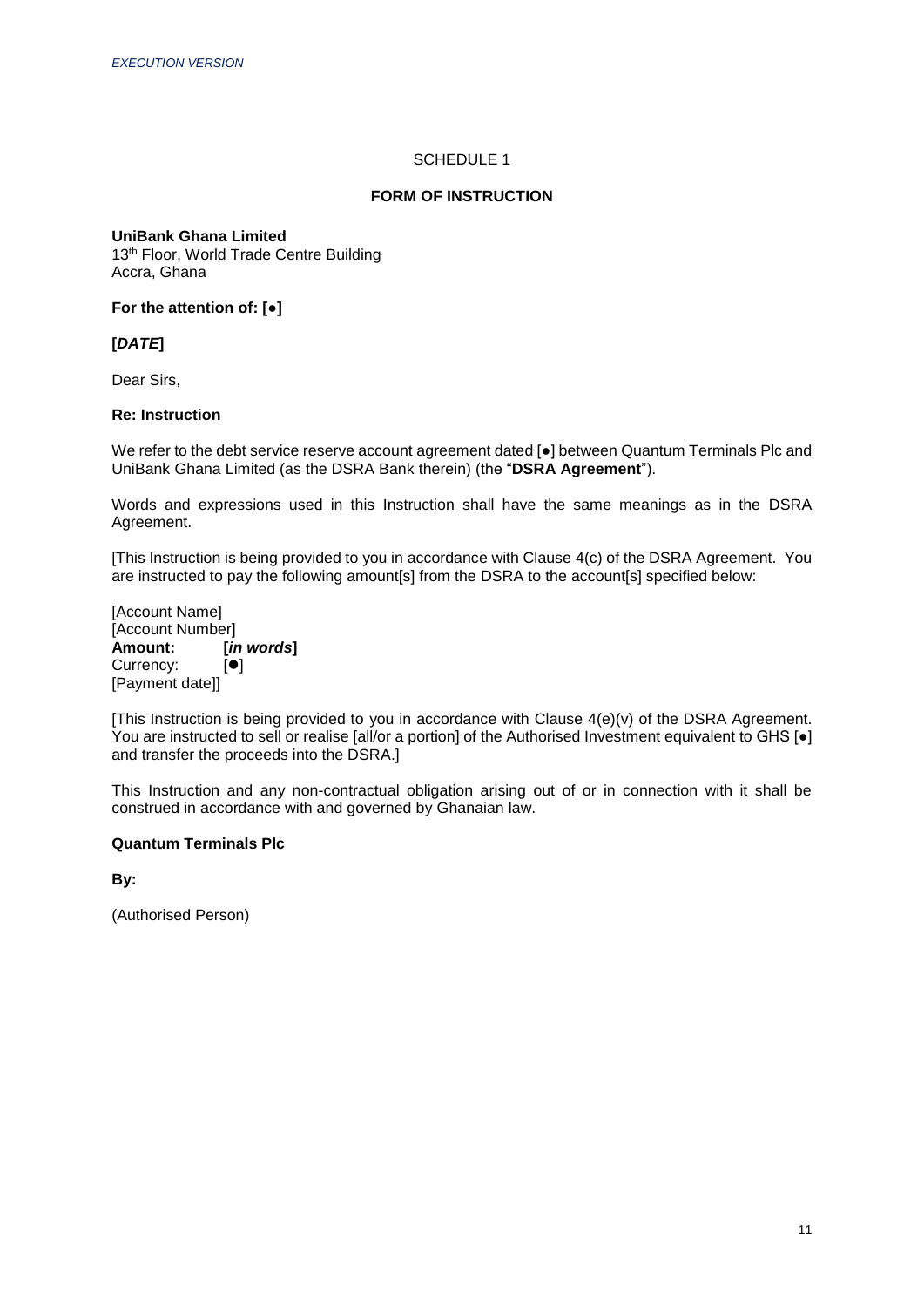# SCHEDULE 2

# **AUTHORISED PERSONS AND CALL-BACK CONTACTS**

# PART 1 (AUTHORISED PERSONS)

<span id="page-12-1"></span><span id="page-12-0"></span>

| Name                  | <b>Position</b>         | Specimen Signature | Telephone Number |
|-----------------------|-------------------------|--------------------|------------------|
| Emmanuel Egyei-Mensah | Director                |                    | +233 02 812 0016 |
| Amma Addo-Fening      | Director                |                    | +233 24 397 5850 |
| Felix Kvei-Mensah     | Head, Strategy and Risk |                    | +233 50 161 9402 |
| Francis Akumfi-Ameyaw | Accountant              |                    | +233 50 140 1016 |

# PART 2 (CALL-BACK CONTACTS)

| Name           | Position              | Telephone Number |
|----------------|-----------------------|------------------|
| Isaac K. Bonva | Head. Project Finance | +233 50 161 9403 |
| Alex Amoako    | Terminals Manager     | +233 50 149 8735 |